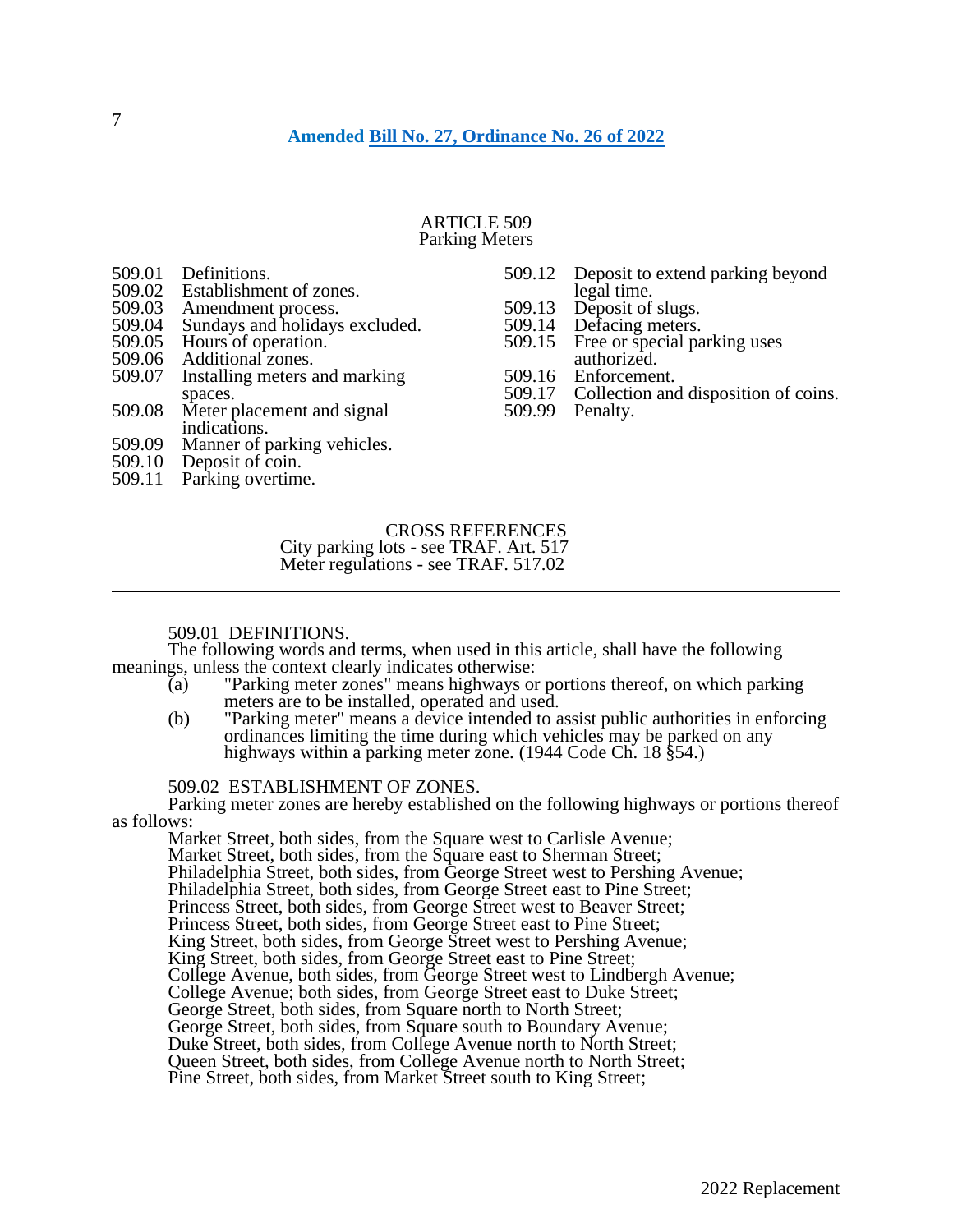Beaver Street, both sides, from College Avenue north to Gas Avenue; Pershing Avenue, both sides, from Princess Street north to Gas Avenue; Newberry Street, both sides, from King Street north to Philadelphia Street; Penn Street, both sides, from Market Street north to Philadelphia Street. (Ord. 10-1986 §1. Passed 7-15-86.)

#### 509.03 AMENDMENT PROCESS.

For any changes made under Sections 509.05, and 509.06 City Council will require a resolution signed by the Mayor for the proposed change(s) to the holiday schedule, hours of operation, or the addition of zones. (Ord. 22-2021. Passed 7-20-21.)

#### 509.04 SUNDAYS AND HOLIDAYS EXCLUDED.

Parking in any parking meter zone is hereby specifically excluded from the provisions of this article on Sundays and on the following holidays: New Year's Day, Memorial Day, Fourth of July, Labor Day, Thanksgiving Day, Christmas Day and such other holidays as may hereafter be designated by the Mayor. (Ord. 22-2021. Passed 7-20-21.)

#### 509.05 HOURS OF OPERATION.

Except as provided in Section 509.03, the schedule of hours of operation of the meters in all parking zones shall be between the hours of 8:00 a.m. and 5:00 p.m., unless the City Council shall adopt a resolution, signed by the Mayor, establishing a revised schedule of hours of operation which thereafter becomes effective. (Ord. 10-2018. Passed 8-21-18.)

#### 509.06 ADDITIONAL ZONES.

Additional parking meter zones may be established by resolution of Council signed by the Mayor, and the parking times in the zones now established, or in additional zones which may hereafter be established, may be prescribed or changed by resolution of Council signed by the Mayor, in connection with regulating the times of parking upon streets. (Ord. 10-2018. Passed 8-21-18.)

## 509.07 INSTALLING METERS AND MARKING SPACES.

In all parking meter zones a parking meter shall be installed for each parking space. All parking spaces shall be plainly designated by lines or markings on the highway and may be placed either parallel with or diagonal to the curb. (1944 Code Ch. 18 §59.)

#### 509.08 METER PLACEMENT AND SIGNAL INDICATIONS.

Parking meters shall be placed upon the sidewalk or curb immediately adjacent or next to each designated parking space, and in such manner as to show or display by a signal that the parking space controlled by such meter is or is not legally occupied. Each parking meter shall indicate by a proper legend the established legal parking time and, when in operation, shall also indicate on or by its dial or pointer the duration of the period of legal parking and, on the expiration of such period, shall indicate any illegal or overparking. (1944 Code Ch. 18  $\S60$ .)

## 509.09 MANNER OF PARKING VEHICLES.

(a) Every vehicle parked in any parking meter zone shall be entirely within the lines of the designated parking space, with the front end of such parked vehicle at or immediately adjacent to the parking meter controlling such parking space.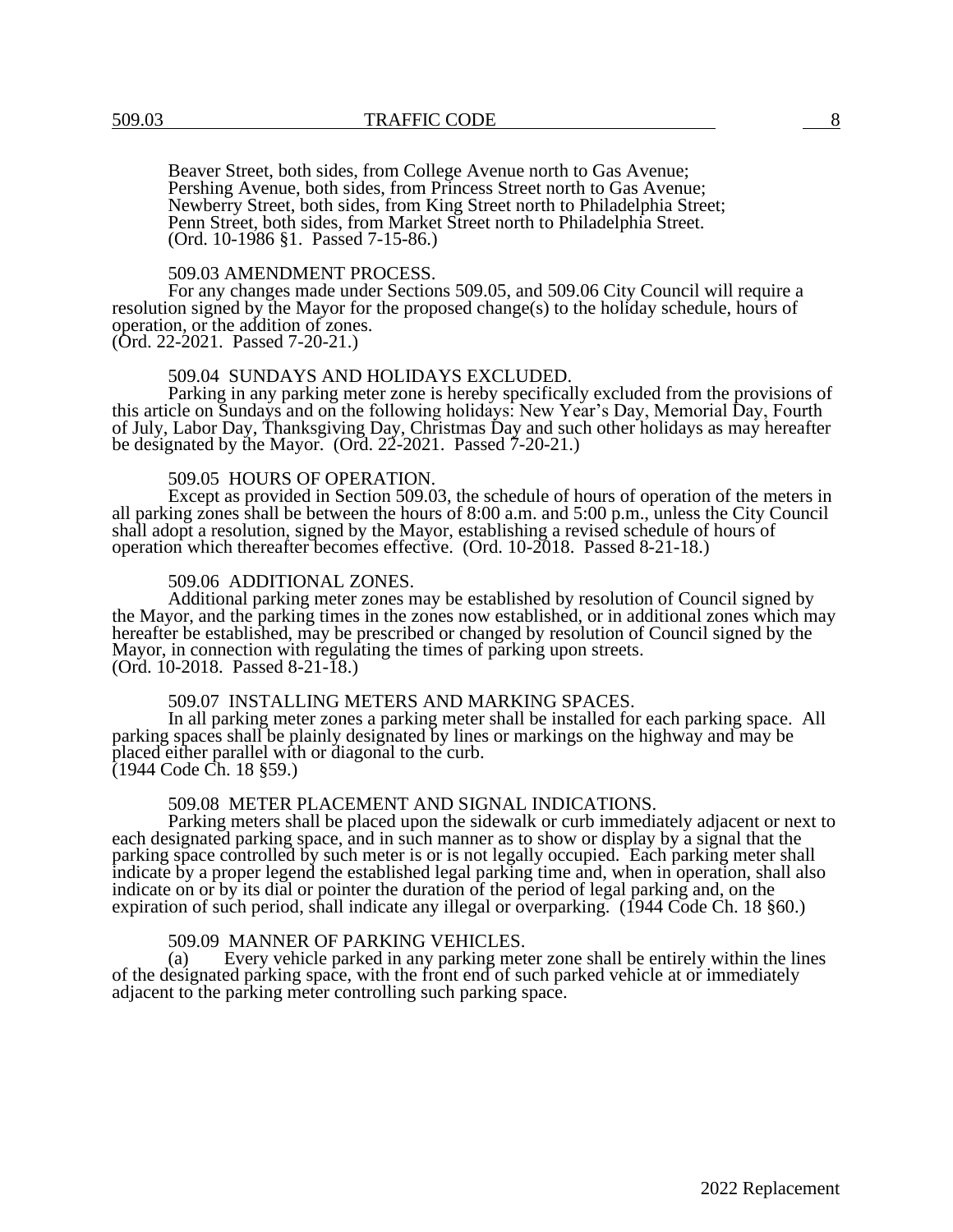(b) Where two parking meters are mounted on a single post, in all cases where the length of the vehicle is required to stand parallel to the curb, the front end of the vehicle shall always be pointed in the direction required of vehicular traffic on the side of the street where the vehicle is parked with the rear end of such parked vehicle, at or immediately adjacent to the meter mounted forward in the aforesaid direction of vehicular traffic and with the front end of such other parked vehicle at or immediately adjacent to the meter mounted rearward in the aforesaid direction of vehicular traffic.

(c) Where two parking meters are mounted on a single post, in all cases where the length of the vehicle is required to stand perpendicular to or at an angle with the curb, the right front end of the parked vehicle shall be immediately adjacent to the meter mounted on the left side of the post facing the front of the vehicle and with the left front end of a parked vehicle immediately adjacent to the meter mounted on the right side of the post, facing the front of the vehicle.

(d) Each vehicle shall park within the lines or markings so established. (1944 Code Ch. 18 §61; Ord. 59-1960 §1.)

# 509.10 DEPOSIT OF COIN.<br>(a) Upon parking any yeh

Upon parking any vehicle in a parking meter zone at any time when the provisions of this article are in effect, the operator thereof shall, upon entering the designated parking space, immediately deposit or cause to be deposited a coin of United States currency in the parking meter controlling such parking space as designated thereon and, in a manually operated parking machine pull the lever.

(b) Upon the deposit of such coin, and the setting of the timing mechanism in operation when so required, the parking space may be lawfully occupied by such vehicle during the period of time which has been prescribed for the part of the street in which such parking space is located, provided that any person placing a vehicle in a parking meter space adjacent to a meter which indicates that unused time has been left in the meter by the previous occupant of the space shall not be required to deposit a coin so long as his occupancy of the space does not exceed the indicated unused parking time.

(1944 Code Ch. 18 §62; Ord. 43-1965 §1; Ord. 13-1967 §1; Ord. 19-1995. Passed 11-21-95.)

(c) The fee to be charged for parking shall be the schedule of rates and charges for the use of the meters adopted by the City Authority which may be amended thereafter on or before the first day of each fiscal year of the City Authority when the City Authority will adopt a schedule of rates and charges for the use of the meters which initial and any subsequent amended schedules of rates and charges shall, in the judgment of the City Board of the Authority, taking into account the hours of operation of the meters, be sufficient in each such period or fiscal year to provide the City Authority with sufficient funds, together with other revenues of the City Authority derived from the System to satisfy the Rate Covenant which shall thereafter become effective.

#### 509.11 PARKING OVERTIME.

No owner or operator of any vehicle shall cause, allow or permit such vehicle to be parked overtime or beyond the period of the legal parking time established for any parking meter zone herein created. (1944 Code Ch. 18 §63.)

#### 509.12 DEPOSIT TO EXTEND PARKING BEYOND LEGAL TIME.

No person shall deposit or cause to be deposited in any parking meter a coin for the purpose of increasing or extending the parking time of any vehicle beyond the legal parking time established for any parking meter zone herein created. (1944 Code Ch. 18 §64.)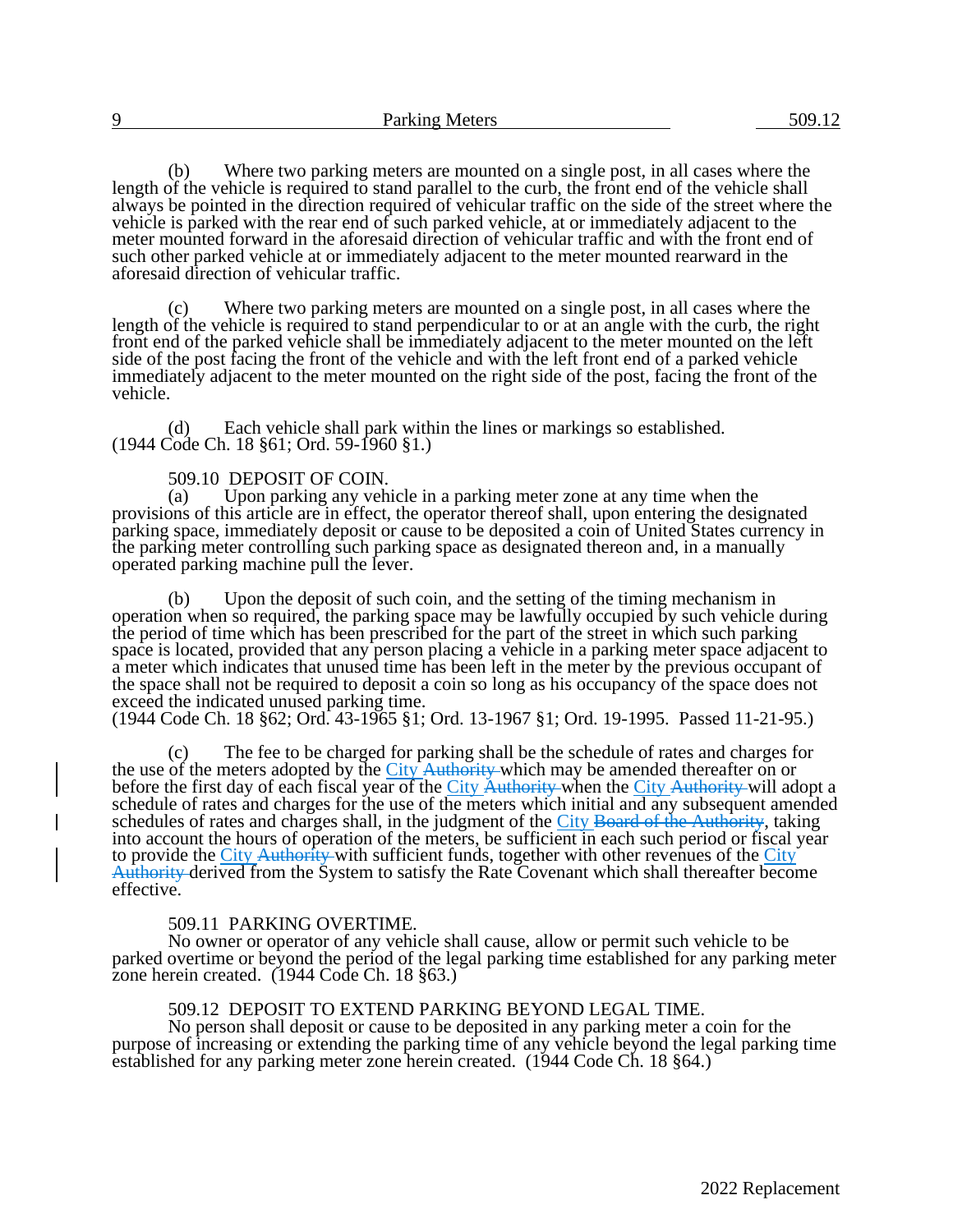## 509.13 DEPOSIT OF SLUGS.

No person shall deposit or cause to be deposited in any parking meter any slug, device or metallic substance for a coin of United States currency. (1944 Code Ch. 18 §65.)

#### 509.14 DEFACING METERS.

No person shall deface, injure, tamper with, open or willfully break, destroy or impair the usefulness of any parking meter installed under the provisions of this article. (1944 Code Ch. 18 §66.)

#### 509.15 FREE OR SPECIAL PARKING USES AUTHORIZED.

Nothing in this article shall be construed as prohibiting the City from providing for free parking space for loading and unloading, for bus stops, for taxicab stands or for other matters of a similar nature. (1944 Code Ch. 18 §67.)

# 509.16 ENFORCEMENT.<br>(a) The duty of enforcing

The duty of enforcing the provisions of this article shall be on the Police Commissioner or Police Chief acting through the Police Department. In an emergency, any of the provisions of this article may be temporarily suspended by the Police Chief or Commissioner, who shall then have the authority to adopt and enfore such other temporary rules and regulations as traffic conditions during such emergency may demand or require.

(b) Regular police officers of the Police Department shall be empowered to enforce the provisions of this article and to issue citations and parking tickets for violations thereof. Uniformed employees of the Department who are not regular police officers and uniformed employees of the Parking Bureau shall be empowered upon authorization by the Chief of Police or Police Commissioner to issue citations and parking tickets for parking violations only. (Ord. 1-2009. Passed 1-6-09.)

## 509.17 COLLECTION AND DISPOSITION OF COINS.

The coins required in Section 509.09 to be deposited in parking meters is hereby levied and assessed as a fee to provide for the proper regulation and control of traffic upon the streets and highways of the City, including the cost of supervising and regulating the parking of vehicles in the parking meter zones created hereby, and the cost of the purchase, supervision, protection, inspection, installation, operation, maintenance, supply of parts, control and use of the aforesaid parking meters and the enforcement of this article. The coins deposited in such meters shall be collected for the City General Authority and shall be deposited in an account of the City General Authority.

#### 509.99 PENALTY.

Whoever violates Section 509.09 of this article shall, upon conviction thereof, be fined not less than twenty-five dollars and if not paid within fourteen (14) days shall be fined not less than fifty dollars (\$50.00) nor more than one thousand dollars (\$1,000) and costs of prosecution, and in default thereof shall be imprisoned for not more than ten days. Whoever violates Section 509.14 of this article shall, upon conviction thereof, be fined not less than three hundred dollars (\$300.000) nor more than one thousand dollars (\$1,000) and costs of prosecution, or a term of imprisonment of not more than ninety (90) days or both. Whoever violates any other provision of this article shall, upon conviction thereof, be fined not less than twenty dollars (\$20.00) and if not paid within fourteen (14) days shall be fined not less than forty dollars (\$40.00) nor more than one thousand dollars (\$1,000) and costs of prosecution, and in default of payment thereof shall be imprisoned not more than ten days (10 days).

(Ord. 3-2018. Passed 4-17-18; Ord. 16-2018. Passed 11-20-18.)